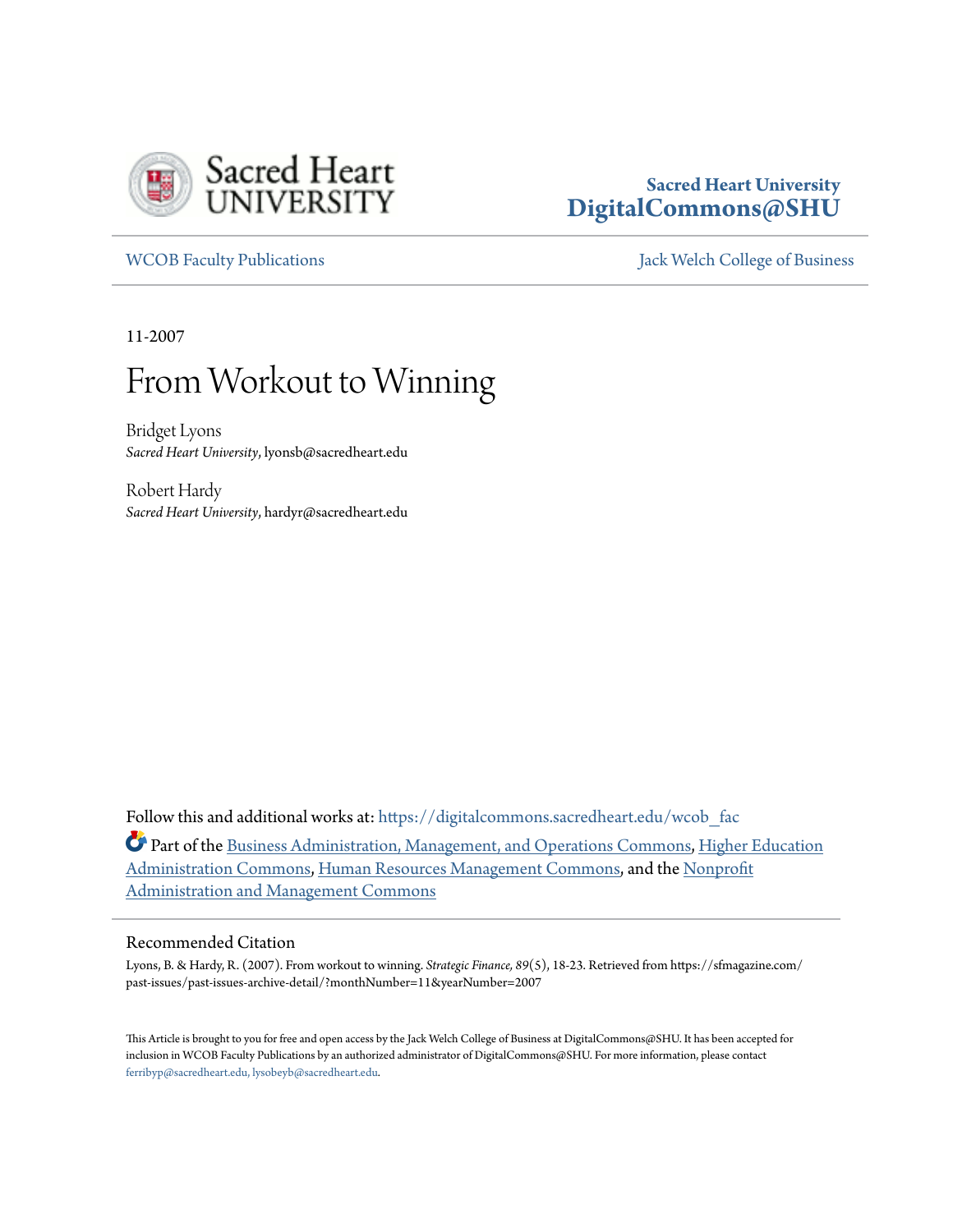# From Workout to Winning SACRED HEART UNIVERSITY SHARES THE LESSONS IT LEARNED FROM INSTITUTING A GE-STYLE WORKOUT AND OFFERS TIPS FOR OTHER NON-PROFITS WHO WANT TO TRY ONE, TOO.

BY BRIDGET LYONS AND ROBERT HARDY

*Executives from General Electric (GE) have trained administrators, faculty, and staff at Sacred Heart University to use the GE workout process to identify and improve inefficient operational processes. Implementing workout in a not-for-profit setting presents unique challenges but can yield the improvements in productivity and organizational changes enjoyed in many corporate settings.*

Former General Electric Chairman and CEO Jack Welch has often described successful organizations as operating with "speed, simplicity, and self-confidence." GE accomplished this in part through a process called workout, which the company developed in the late 1980s and today is entrenched in the organizational culture. From the process's inception, GE envisioned the workout as a tool to reduce bureaucracy and create a fundamental positive change in organizational culture. The workout process is now credited with saving millions of dollars, improving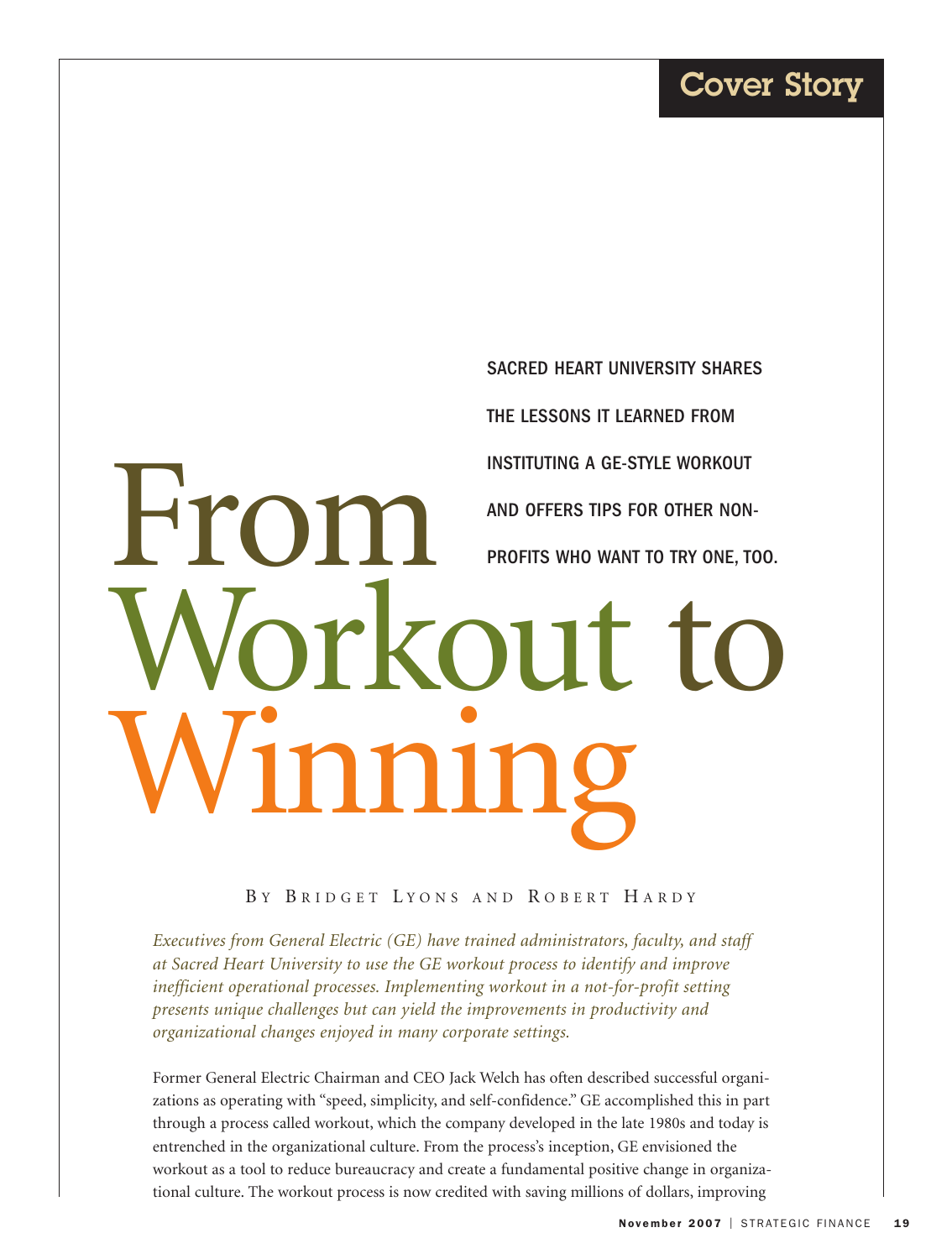productivity, and empowering all levels of the workforce to act with confidence and speed.

Over the past three years, executives at GE have taught administrators at Sacred Heart University, located in Fairfield, Conn., how to use the workout technique to identify and improve inefficient institutional processes and practices. Although the workout process has yielded encouraging results, implementation in a not-for-profit setting presents a unique set of challenges compared to those encountered in a corporate setting. We'll explain how Sacred Heart implemented the workout process, with a particular emphasis on factors contributing to successful workouts and the issues nonprofits encounter.

#### THE GE WORKOUT STEPS

GE has credited the workout with both improving processes and empowering the workforce. The workout, which has led to accelerated change and enhanced Six Sigma (high-quality improvement standards) efforts, begins with identifying a problem. Next, a group is selected to address the issue. Key to this step is involving employees and managers at different levels and from different areas in the organization who touch the process that's to be worked on. If a large group is identified, then it is divided into small teams of approximately four to eight people charged with suspending how things are normally done, analyzing the issue, and presenting recommendations to reduce bureaucracy, improve processes, etc. The teams present final recommendations to a senior manager, and the entire group discusses the recommendations. Central to the process is that the senior manager makes a yes/no decision at a meeting at the end of the workout. Workout sessions may take from two to three hours to an entire day.

Typical steps in the workout process include:

- ◆ Identify the issue or area to be targeted for improvement;
- ◆ Set up multiple teams;
- ◆ As a group, go through ideas, and brainstorm problems or barriers;
- ◆ Sort the problems or barriers into themes;
- ◆ Evaluate each theme, and prioritize by importance;
- ◆ Brainstorm potential solutions;
- ◆ Assess potential solutions by impact and effort using a Payoff Matrix (see Table 1);
- ◆ Develop action plans;
- ◆ Reconvene, and present action plans to the group; and
- ◆ Present action plans to a senior manager for a yes/no decision.

# **Table 1: The Payoff Matrix**

|                    | <b>LOW EFFORT</b> | <b>HIGH EFFORT</b> |
|--------------------|-------------------|--------------------|
| <b>HIGH IMPACT</b> | Jewels            | High hards         |
| <b>LOW IMPACT</b>  | Low-hanging fruit | Drop               |

Potential solutions are sorted by impact and effort using the Payoff Matrix to help prioritize future action. Jewels offer easy wins requiring little effort but leading to significant results, while high hards require significant effort but have a high payoff. Low-hanging fruit offers easy wins since the effort required to implement is low. Projects requiring high effort and having low impact are avoided.

## THE WORKOUT PROCESS AT SACRED HEART UNIVERSITY

In 2003, executives at General Electric generously provided administrators at Sacred Heart University with consulting services to assist the University in discovering its brand and defining it more clearly and in developing a more comprehensive strategy for its implementation. During the process, those involved identified a number of operational processes and inefficiencies that reportedly frustrated students and parents. In early 2004, a larger group of Sacred Heart administrators and staff took part in the second phase of the branding process at General Electric's training facility in Crotonville, N.Y. University President Anthony Cernera charged participants to design an appropriate student development plan, improve operational efficiencies, and develop ways to communicate the brand promise. GE trained members in the workout process and expected them to facilitate workouts where appropriate.

Since 2004, workouts have led to identifying and improving operational inefficiencies in customer service, student accounts and billing, telephone processes, timely payment of adjunct faculty, and collection of fees and registration. In some areas of the University, the workout has become so engrained in the organizational culture as an approach to problem solving that staff commented they have "done workouts almost without even realizing it."

**The Billing Process.** An early workout identified as low-hanging fruit in Sacred Heart's Payoff Matrix was the billing process. Although the billing process involves several departments, the first workout focused on the Bursar Operations. Vice President for Finance Phil McCabe notes that misunderstanding and miscommunication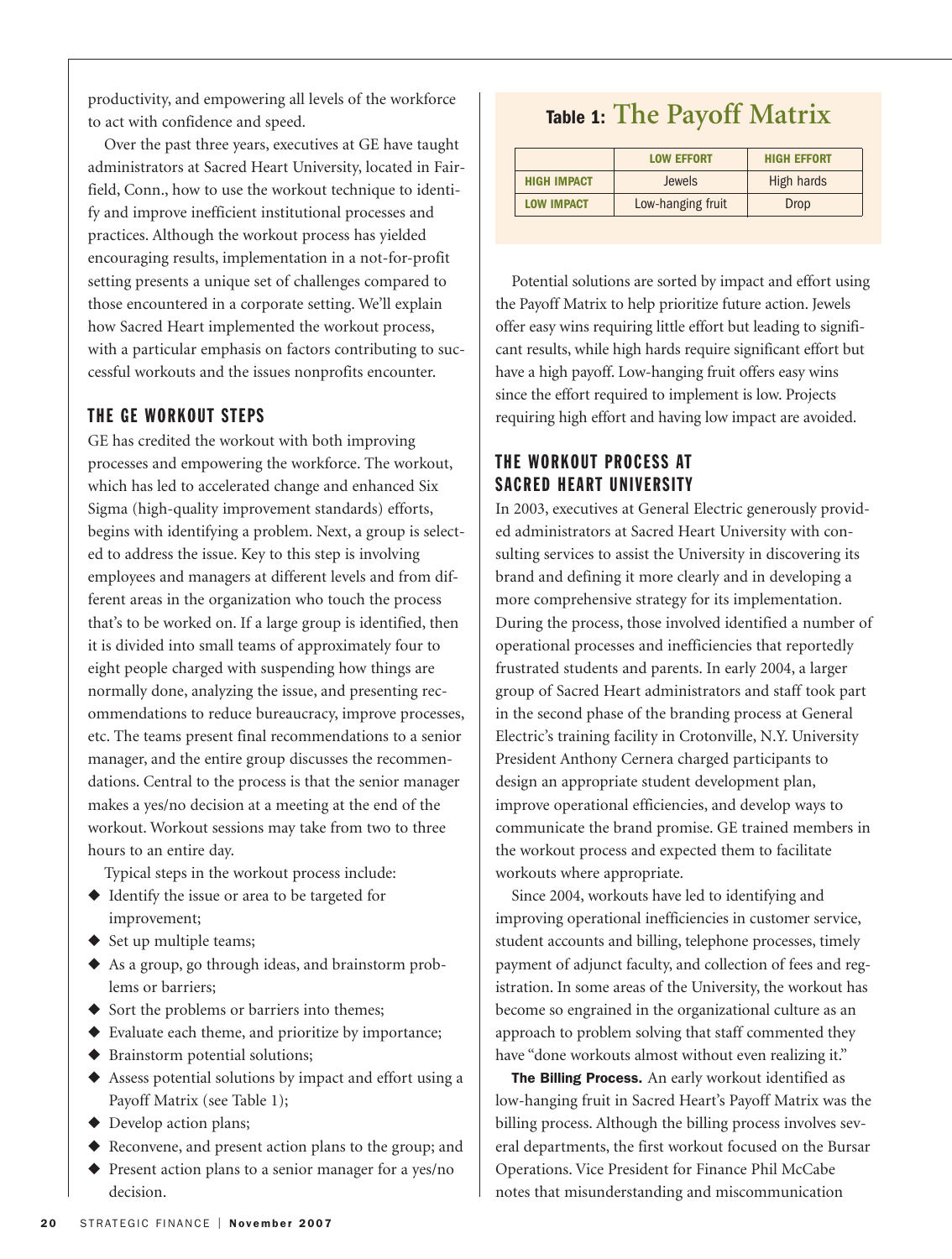among staff members who were responsible for different parts of the process were resulting in poor customer service, inefficiency, and inaccuracy. During a workout involving the entire unit, the billing process was mapped out and analyzed. It became apparent to participants that many operational problems had resulted because they didn't understand what information the other departments needed or were unaware of how the information was being used. As a result, discussions were opened with other departments, such as the Registrar Office, that resulted in changes in how student information was being exchanged that streamlined the process a student would follow to establish a payment plan after registering. A more tangible outcome of the process was that it facilitated the implementation of a new phone system for the Bursar's Office. During the workout it was clear that the group could easily redesign the process to improve accuracy and customer service. Comments from those involved included "Oh, now I understand what you need" and "I have a better way to get you that." Critical to this workout was bringing together all functions involved in the flow of information so that each understood the needs of the others when redesigning the process. This early workout clearly demonstrated to staff the method's effectiveness in highlighting operational deficiencies that can often be adjusted easily.

**Vacation Policy.** Another early workout that included Human Resources and the Business Office (Finance and Administration) focused on Sacred Heart University's vacation-accrual process. The accrual component of the vacation policy needed to be reviewed and updated for consistency, legal compliance, SHU core values, and contemporary practice. Issues of concern included the payout of accrued and unused vacation at the time of separation, a one-year waiting period for new employees to take vacation, employee uncertainty regarding the current policy, and difficulty tracking vacation. These issues were the low-hanging fruit in the Payoff Matrix. As a

result of this workout, the group developed and implemented a simplified vacation policy, making it easier for employees to understand and track their accrued vacation days. Also, this workout led to the development of both a bereavement and personal-days policy. Steps in this workout are described in "Detailed Steps from a Workout" on p. 22 and illustrated in Table 2 in that sidebar.

**Nursing Admissions.** A more recent workout involving the admissions process for nursing students could be considered a jewel since it led to a relatively high impact given the effort. The nursing program at Sacred Heart is limited to a class of 60 each year because of resource constraints and program objectives. While many universities admit students directly to their nursing program, Sacred Heart admitted undergraduate students to the University rather than to specific programs. Toward the end of their freshman year, students interested in nursing then would apply for admittance into the nursing program.

This caused several problems. First, it was difficult to recruit prospective students since there was no guarantee they would be admitted to the nursing program, which was unlike most peer schools. Also, faculty and admissions staff devoted a significant amount of time to interviewing prospective students. Those involved noted that, while the goal of the interview was to select the best candidates, in the end the interview wasn't a significant determinant of admittance, so it wasn't a good use of faculty time. Finally, students who selected Sacred Heart but then weren't admitted to the nursing program were very dissatisfied.

The solution? Dori Taylor Sullivan, chair of the nursing department, worked with Kathleen Fries, director of undergraduate nursing, and Karen Guastelle, dean of undergraduate admissions, to flowchart the process, identify potential solutions, clarify roles, and improve communications. They developed a new admissions and recruitment system that allows prospective students with strong credentials to apply directly to the nursing program. Students who are admitted are guaranteed a slot in the nursing program provided they meet program and grade requirements during their freshman year. A few slots are left available for competitive admittance for students who aren't admitted directly. The result is more satisfied students and faculty and staff who are able to use time more productively.

### FACTORS CRITICAL TO SUCCESS

Many at GE note that the workout process is most effective in improving a process, not solving a technical prob-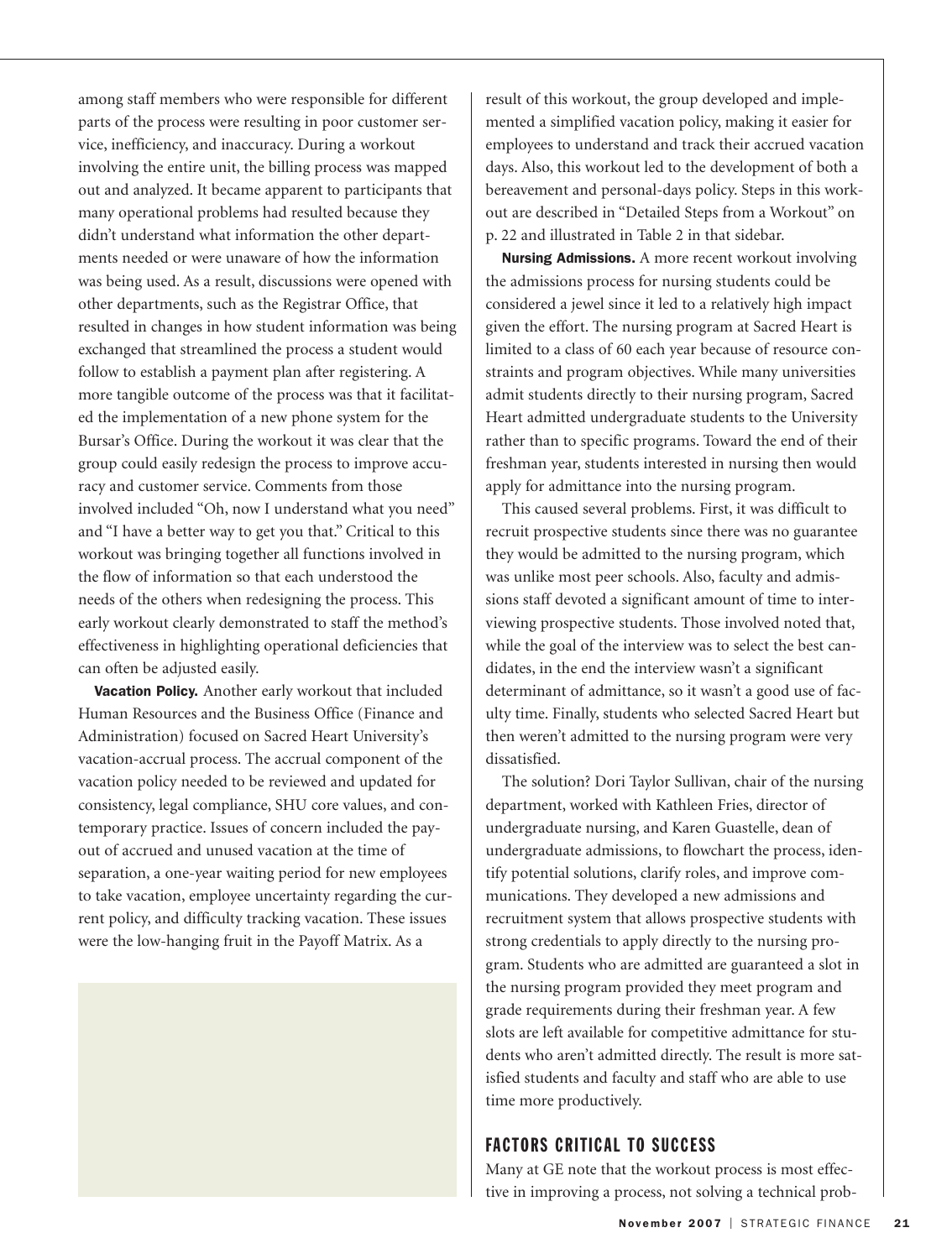# **Detailed Steps from a Workout**

To demonstrate the workout process, we have detailed the steps from the workout undertaken by the Sacred Heart University's Human Resources department. Here are the steps in the workout, which started in April 2005.

#### **1. IDENTIFY THE ISSUE**

◆ The broad issue addressed in the workout is the successful implementation of a new software package and its impact on the University vacation-accrual process.

#### **2. SELECT FACILITATOR AND WORKOUT COMMITTEE MEMBERS**

- ◆ Human Resources selected a facilitator. In our experience, an ideal facilitator is trained in the process but isn't necessarily connected to the workout issue. This enables the facilitator to take an unbiased approach and focus on the facilitation of the group rather than resolution of the issue.
- ◆ The committee members should be those directly involved in the issue and should represent different layers of employees from junior through senior management. In a workout setting, all committee members are considered equal in terms of their contributions.

#### **3. DEFINE THE PROBLEM**

◆ In order to implement an online time-and-attendance system, the accrual component of the vacation policy needed to be reviewed and updated for consistency, legal compliance, University core values, and contemporary practice.

#### **4. BRAINSTORM PROBLEMS AND BARRIERS**

- ◆ Determined policy on cash received for accrued and unused vacation. Does time of year impact payout? Determined policy for employees in first year of service. Legal issues?
- ◆ Defined policy on vacation in first year for exempt and nonexempt employees, including the issue of borrowing against future accruals.
- ◆ Clarified the process. Ours was confusing to employees, difficult to track, and appeared to be applied inconsistently.

#### **5. CATEGORIZE AND PRIORITIZE PROBLEMS AND BARRIERS**

- ◆ Rewrote parts of policy, which was a high priority;
- ◆ Evaluated legal aspects of accrued vacation;
- ◆ Developed new policy on personal days; and
- ◆ Determined less-urgent issues and put them in the parking lot for future consideration.

#### **6. BRAINSTORM SOLUTIONS**

- ◆ Developed policy for terminated employees, with consideration given to paying out accrued but unused vacation;
- ◆ Evaluated five proposals for vacation policy on new hires;
- ◆ Rewrote policy more simply;
- ◆ Added separate bereavement policy; and
- ◆ Added personal-days policy to address timing issues during first year.

#### **7. DEVELOP ACTION PLANS**

◆ Developed steps with responsibilities, timelines, resource requirements, and next steps clearly detailed. Table 2 illustrates the action plan for one component of our workout plan. While there were no additional resources needed for this workout, determination of resources needed is an important part of the process.

#### **8. SHARE ACTION PLANS**

◆ Distributed action plans to all workout team members for review.

#### **9. REPORT ACTION PLANS**

◆ Facilitator presented the final action plan to all team members and other stakeholders.

| What:<br><b>Action/Commitment</b>                  | Who:<br><b>Responsibility</b> | When:<br><b>Deadline</b> | <b>Resources</b><br><b>Needed</b> | <b>Next Steps</b>                                                                                                                                  |
|----------------------------------------------------|-------------------------------|--------------------------|-----------------------------------|----------------------------------------------------------------------------------------------------------------------------------------------------|
| 1. Develop draft bereavement policy.               | <b>XXXXX</b>                  | 4/30/05                  | <b>None</b>                       | Develop draft to be reviewed by VP for HR.<br>AVP for Finance, President, and Cabinet.<br>Draft completed as of 4/12/05 and in<br>internal review. |
| 2. Develop draft of newly revised vacation policy. | <b>XXXXX</b>                  | 5/21/05                  | Software<br>purchased             | Draft in progress and in internal review.                                                                                                          |
| 3. Develop a personal-days policy for new hires.   | XXXXX                         | 5/20/05                  | <b>None</b>                       | Draft completed as of 4/12/05 and in<br>internal review.                                                                                           |
| 4. Review final policy with legal counsel.         | <b>XXXXX</b>                  | 4/18/05                  | <b>None</b>                       | As appropriate. Could conduct analysis for<br>last year's terminations as to technical<br>incremental costs.                                       |
|                                                    |                               |                          |                                   |                                                                                                                                                    |

# **Table 2: Action Plan for One Component**

 $\overline{\phantom{0}}$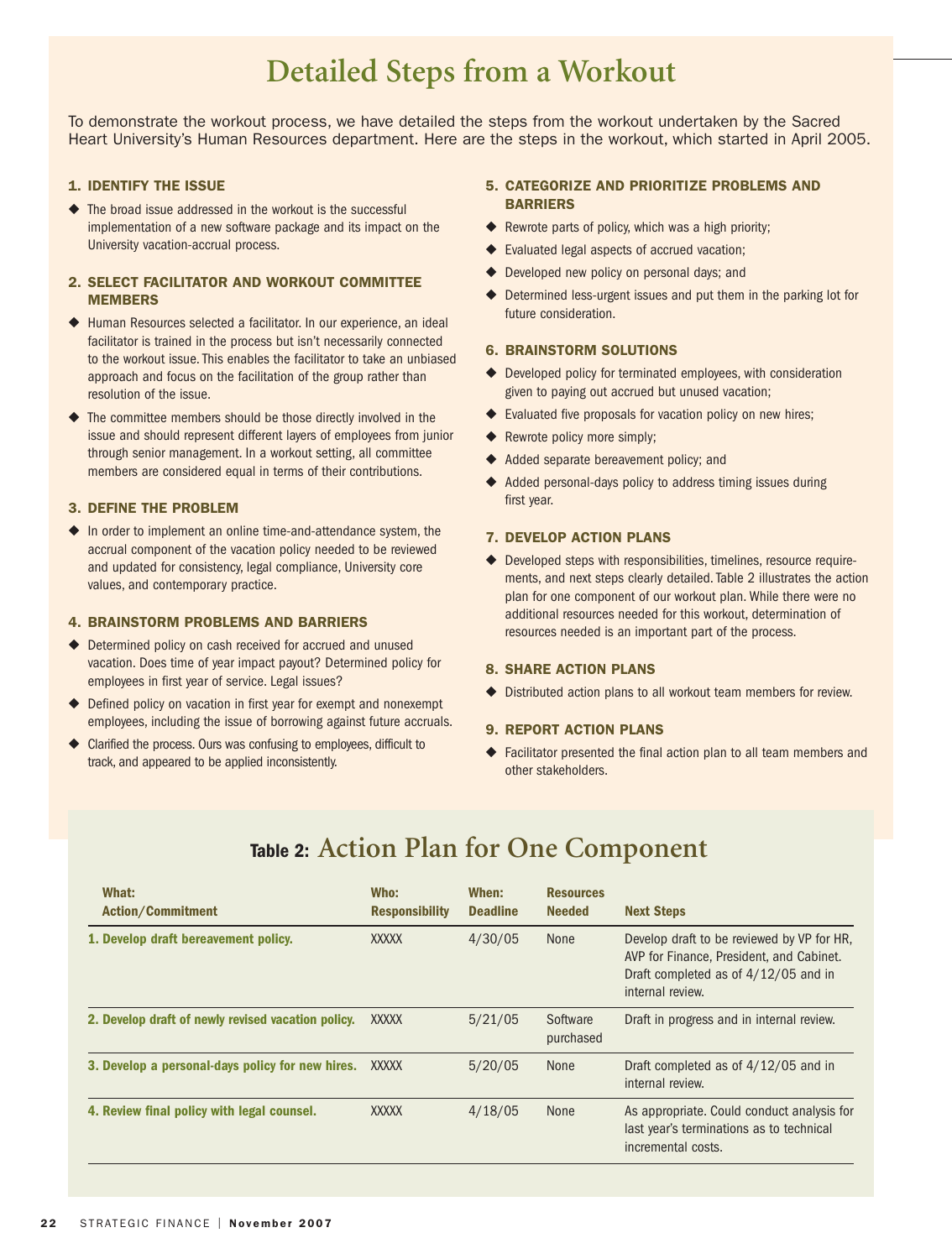lem. The following factors are critical to success:

- ◆ The problem must be specific and well defined. One workout at the University fell apart because the issue was so broad we never got past identifying the issue and failed to define the problem.
- ◆ Management must buy into the workout process.
- ◆ The issue needs a "champion" who can push the issue, force deadlines, and lead the resulting action plan.
- ◆ The team must have the knowledge and authority to resolve the issue. This means assembling a team with all key personnel who touch the issue. One workout here failed because instrumental people weren't in attendance. It would have been more effective to reschedule.
- ◆ The issue should be viewed as urgent.
- ◆ There is a nothing-sacred mentality regarding brainstorming.
- ◆ Ideas are actionable.
- ◆ Follow-up is expected.

## IMPLEMENTATION IN A NOT-FOR-PROFIT SETTING

Although we have experienced a great deal of success using the workout process, there are unique challenges in not-for-profit settings. The workout process emphasizes speed, a trait not always valued in the not-for-profit culture. Then, not surprising, an immediate yes/no decision is difficult in this culture where decision by committee is the norm. The sense of urgency many cite as critical to success in a workout can be very difficult to create, which may explain why most successful workouts undertaken at Sacred Heart have involved staff and administrators rather than faculty members.

Another challenge is that authority lines aren't always as clear as in for-profit corporations, which can make it difficult to assemble the right team. Some of the best ideas come from those closest to a process. Yet in some not-for-profits, the sort of discussion, brainstorming, and analysis required for a successful workout may be difficult among faculty, managers, administrators, and staff.

Further, not-for-profits may lack a common metric the bottom line. This isn't essential, but there must be consensus on common goals. As Dori Sullivan noted when describing her workout, "…even not-for-profits have to stay in business. So if you want to deliver on your mission, you need to be efficient and effective." Therefore, it's important to create consensus on priorities and mission early on.

Yet the process can be very effective in not-for-profit settings. Phil McCabe has worked on a number of successful workouts and notes that when the workout team puts the facts out there for all to see and then maps out and evaluates a process, it often leads to effective group action. According to McCabe, flaws become readily apparent to the group, and the process "helps you to put the parochial stuff in your pocket." Once the group has identified problems inherent in a process and developed possible solutions, there is peer pressure to act, abandon old ways, and work toward an improved outcome.

Another benefit is that involving staff closest to the process can yield great ideas. Participation in a workout may be the first time that junior staff are asked to help solve a problem. Although they may be apprehensive initially, such staff often understand the process best and are instrumental in mapping the steps in the process and recommending alternatives. Inclusion in the problem solving also builds confidence and improves morale. It also cultivates collegiality and collaboration—values highly esteemed in academia.

To maximize success when initially adopting the workout process, we recommend beginning with projects that fall into the jewel or low-hanging fruit sections of the Payoff Matrix. Select an easy win, and designate an effective champion to lead the process. This builds confidence in the organization to problem-solve and energizes everyone to take responsibility for excellence and equity. ■

*Bridget Lyons is chair of the Department of Economics and Finance at the John F. Welch College of Business at Sacred Heart University. She has more than 15 years of research and consulting experience in the areas of corporate finance, financial modeling, and performance metrics. You can reach her at (203) 365-7673 or lyonsb@sacredheart.edu.*

*Robert Hardy is the vice president for Human Resources at Sacred Heart University. Rob has more than 17 years of experience in the human resources field and is a trained workout facilitator. Rob has also been an adjunct faculty member in the John F. Welch College of Business since 1994 and earned the University's Outstanding Service Award in 2006. You can reach him at hardyr@sacredheart.edu.*